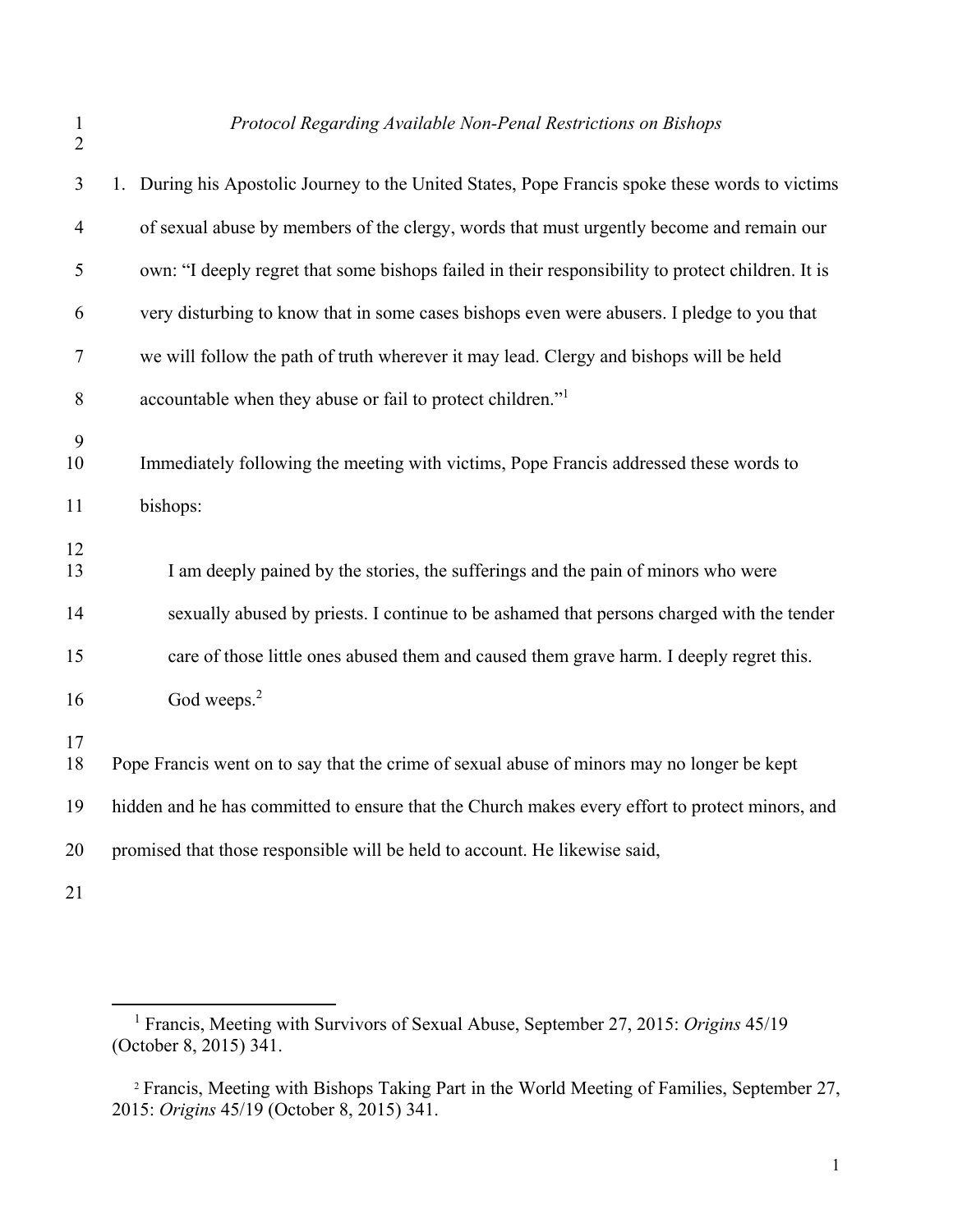| 22       | Survivors of abuse have become true heralds of hope and ministers of mercy; humbly we            |  |  |
|----------|--------------------------------------------------------------------------------------------------|--|--|
| 23       | owe our gratitude to each of them and to their families for their great courage in shedding      |  |  |
| 24       | the light of Christ on the evil sexual abuse of minors. <sup>3</sup>                             |  |  |
| 25<br>26 | In issuing this Protocol, we affirm that the vast majority of bishops emeriti exercised their    |  |  |
| 27       | episcopal ministry with pastoral charity and for the good of the Church. Indeed, we echo the     |  |  |
| 28       | words of St. John Paul II that, "The whole Church has great respect for these our dear Brothers  |  |  |
| 29       | who are still important members of the College of Bishops, and is grateful for the pastoral      |  |  |
| 30       | service which they rendered and continue to render by putting their wisdom and experience at     |  |  |
| 31       | the disposal of the community." <sup>4</sup>                                                     |  |  |
| 32<br>33 | At the same time, situations may arise that will require a diocesan bishop to take appropriate   |  |  |
| 34       | action for the good of souls, including the protection of victims, or for the unity of the local |  |  |
| 35       | Church.                                                                                          |  |  |
| 36<br>37 | [T] hrough his paternal and watchful care, the Bishop cannot ignore or leave undone the          |  |  |
| 38       | task of holding up to the world the great truth of a holy and chaste Church, in her              |  |  |
| 39       | ministers and in her faithful. When situations of scandal arise, especially on the part of       |  |  |
| 40       | the Church's ministers, the Bishop must act firmly and decisively, justly and serenely. In       |  |  |
| 41       | these lamentable cases, the Bishop is required to act promptly, according to the                 |  |  |

 $3$  Ibid.

<sup>4</sup> John Paul II, Post-Synodal Apostolic Exhortation, *Pastores Gregis*, October 16, 2003, no. 59.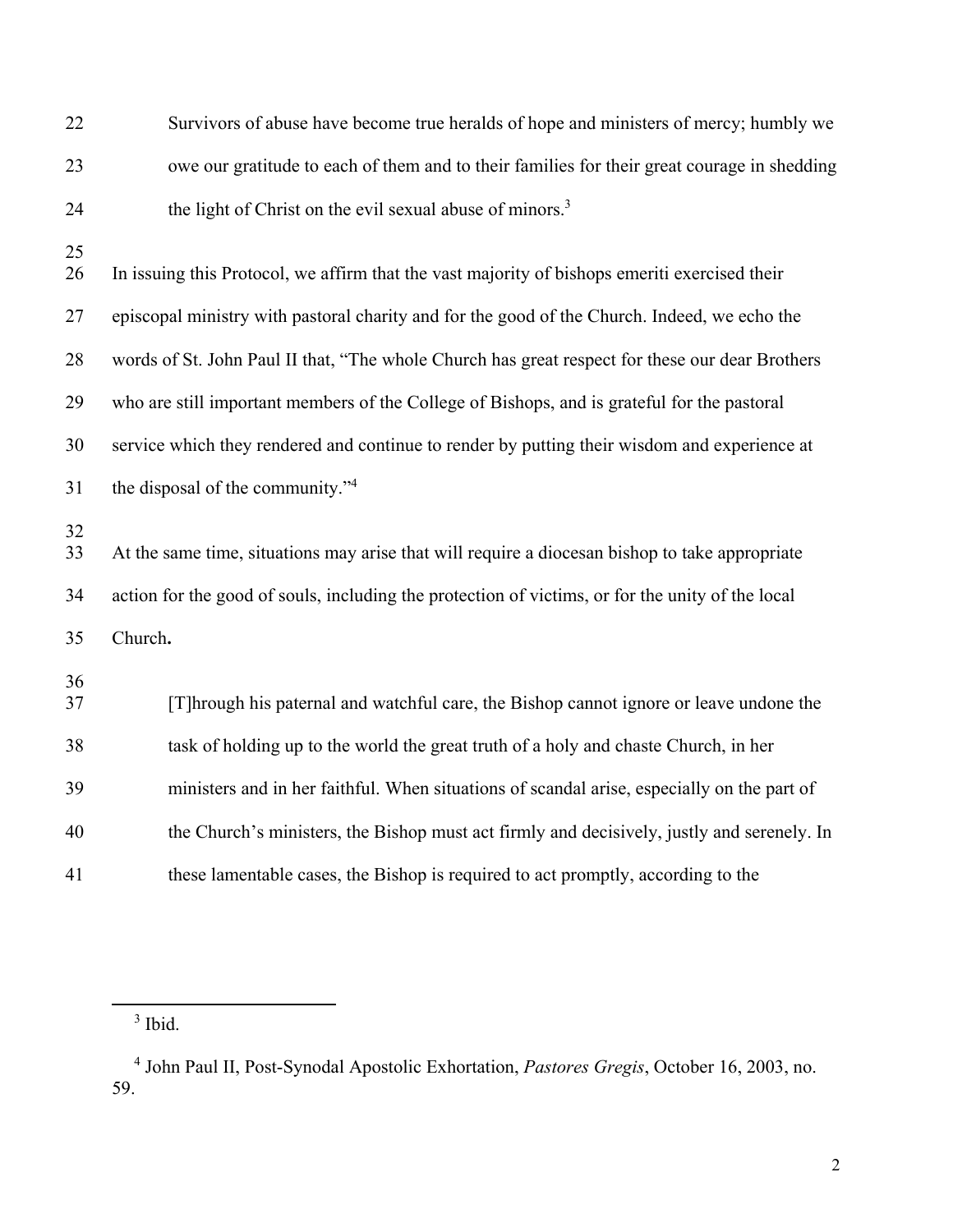| 42       |    | established canonical norms, for the spiritual good of the persons involved, for the                              |  |
|----------|----|-------------------------------------------------------------------------------------------------------------------|--|
| 43       |    | reparation of scandal, and for the protection and assistance of the victims. <sup>5</sup>                         |  |
| 44<br>45 |    | 2. This Protocol provides for a manner of accountability for a bishop emeritus who resigned or                    |  |
| 46       |    | was removed from his ecclesiastical office due to grave acts of commission or omission as                         |  |
| 47       |    | stipulated in the Code of Canon Law, the motu proprio Sacramentorum sanctitatis tutela, the                       |  |
| 48       |    | motu proprio As a Loving Mother, and the motu proprio Vos estis lux mundi, or who                                 |  |
| 49       |    | subsequent to his resignation is found by competent ecclesiastical authority to have so acted                     |  |
| 50       |    | or failed to act. <sup>6</sup>                                                                                    |  |
| 51<br>52 |    | This form of accountability would be implemented by the diocesan bishop who is his                                |  |
| 53       |    | successor, a diocesan bishop in whose jurisdiction the bishop emeritus resides or in which he                     |  |
| 54       |    | seeks to minister, or by the episcopal conference, within the existing limits of their authority,                 |  |
| 55       |    | and in light of any measures already imposed by the Apostolic See.                                                |  |
| 56<br>57 | 3. | The term "bishop emeritus" in this Protocol refers to any bishop (e.g., diocesan bishop,                          |  |
| 58       |    | coadjutor bishop, auxiliary bishop) whose resignation from office has been accepted by the                        |  |
| 59       |    | Holy Father due to age, <sup>7</sup> or for a grave cause, <sup>8</sup> or who was removed from his office by the |  |

<sup>5</sup> Congregation for Bishops, *Directory for the Pastoral Ministry of Bishops* "*Apostolorum Successores*,*"* February 22, 2004, no. 44.

 $^7$  CIC, c. 401 §1.

<sup>6</sup> Francis, motu proprio *As a Loving Mother,* Art. 1 §1, June 4, 2016: *AAS* 108 (2016) 715. English translation in *Origins* 46/9 (June 30, 2016) 132: "through negligence committed or through omission facilitated acts that have caused grave harm to others, either to physical persons or to the community as a whole. The harm may be physical, moral, spiritual or through the use of patrimony."

 $8$  CIC, c. 401 §2.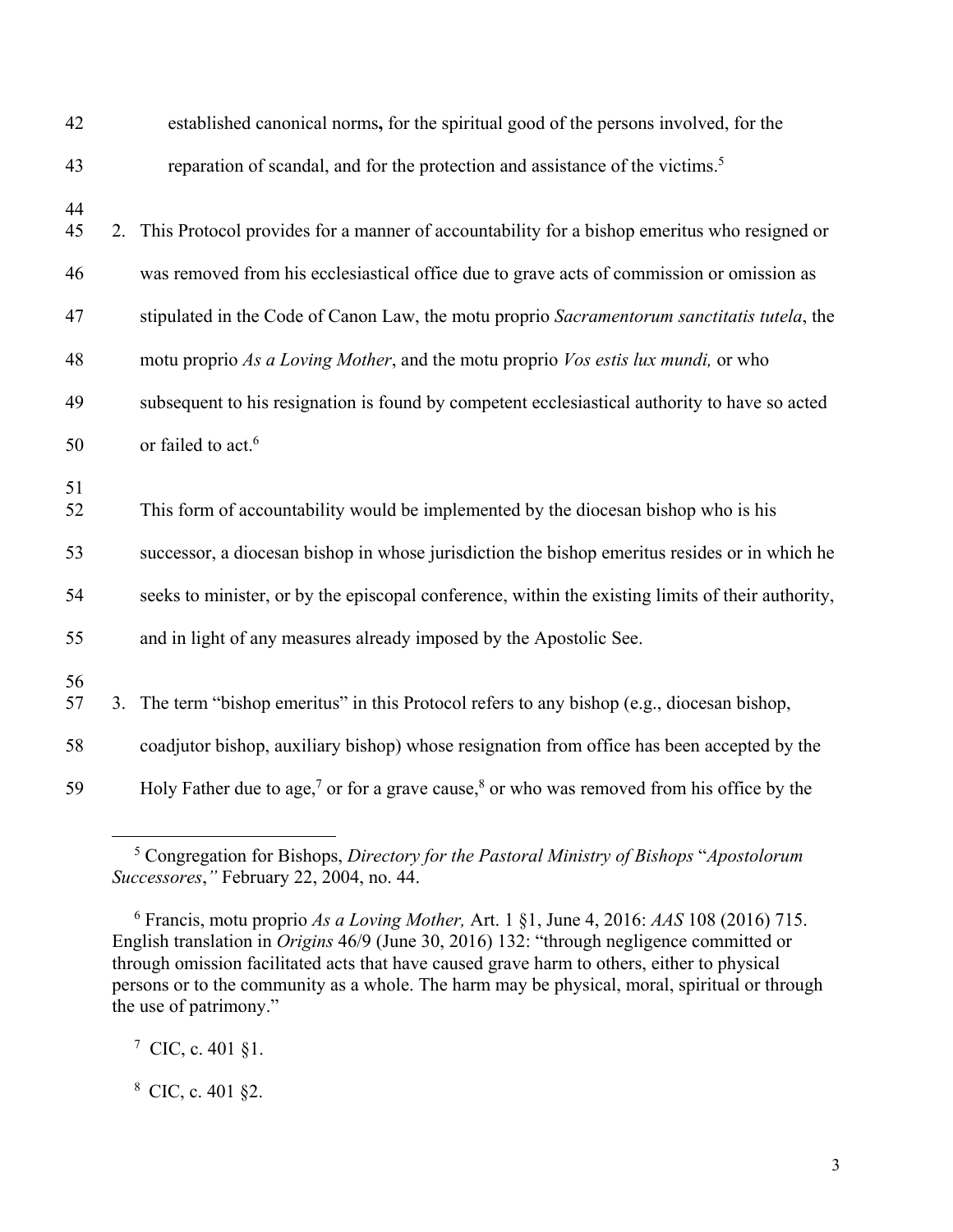60 Holy Father for similar reasons, or who subsequent to his resignation is found by competent 61 ecclesiastical authority to have so acted or failed to act. When an issue relates to a bishop 62 emeritus who remains a member of the College of Cardinals, the diocesan bishop concerned 63 will confer directly with the Apostolic Nuncio regarding the needs of the local Church and 64 the exercise of any rights in law by that bishop emeritus. 65 66 4. The *Directory for the Pastoral Ministry of Bishops* stipulates that, "The relationship between 67 the diocesan Bishop and the Bishop Emeritus should be marked by a fraternal spirit which 68 flows from their membership in the one episcopal college, from their common apostolic mission, and also from their shared affection for the particular Church."<sup>9</sup> It then emphasizes a 70 particular witness to this fraternal relationship when it says: 71 72 For his part, the Bishop Emeritus will be careful not to interfere in any way, directly or 73 indirectly, in the governance of the diocese. He will want to avoid every attitude and 74 relationship that could even hint at some kind of parallel authority to that of the diocesan 75 Bishop, with damaging consequences for the pastoral life and unity of the diocesan 76 community. To this end, the Bishop Emeritus always carries out his activity in full 77 agreement with the diocesan Bishop and in deference to his authority. In this way all will 78 understand clearly that the diocesan Bishop alone is the head of the diocese, responsible 79 for its governance.<sup>10</sup>

80

9 *Directory for the Pastoral Ministry of Bishops*, no. 226.

 $10$  Ibid.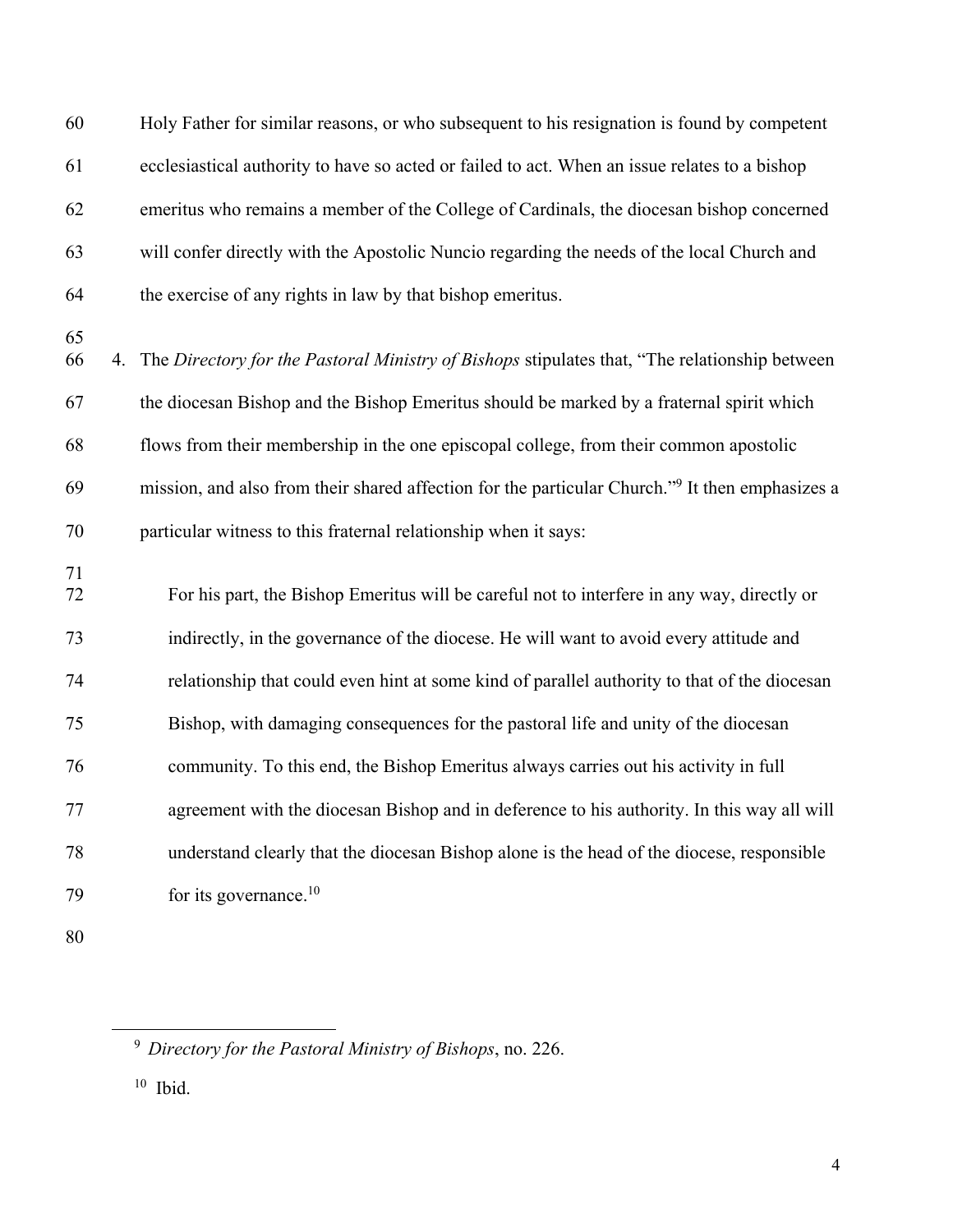| 81         | Therefore, in cases where a bishop emeritus's resignation or removal was due to the sexual              |  |
|------------|---------------------------------------------------------------------------------------------------------|--|
| 82         | abuse of a minor, sexual misconduct with an adult or grave negligence of office, <sup>11</sup> or where |  |
| 83         | subsequent to his resignation he was found by competent ecclesiastical authority to have so             |  |
| 84         | acted or failed to act, the diocesan bishop can, within the limits of canon law, restrict the           |  |
| 85         | bishop emeritus's public ministry in the local Church. In such circumstances, the diocesan              |  |
| 86         | bishop, who is responsible for the affairs of the diocese, should also seek the cooperation of          |  |
| 87         | the bishop emeritus. Moreover, the bishop emeritus will at all times agree to adhere fully to           |  |
| 88         | all requests and directives of the diocesan bishop regarding his life and ministry inside and           |  |
| 89         | outside of the diocese of residence. The diocesan bishop will advise the bishop emeritus that           |  |
| 90         | the measures are for the good of those who have been harmed, the good of the bishop                     |  |
| 91         | emeritus himself, the good of the Church, and the common good of all persons.                           |  |
| 92<br>93   | 5. Should the bishop emeritus not agree to do so, however, the diocesan bishop can take                 |  |
| 94         | measures within his competence, and strongly request further and swift intervention from the            |  |
| 95         | Apostolic See regarding matters outside his competence.                                                 |  |
| 96<br>97   | 6. In all cases, the diocesan bishop will duly cooperate with civil authorities, including any          |  |
| 98         | reporting required by laws of the state, and will promptly notify the Apostolic See through             |  |
| 99         | the Apostolic Nuncio of all such steps.                                                                 |  |
| 100<br>101 | 7. In addition, the diocesan bishop will inform the bishop emeritus that public notice will be          |  |
| 102        | given of the situation and of any measures accepted by or applied to the bishop emeritus,               |  |
| 103        | recalling the promise of Pope Francis that those responsible will be held accountable. Prior to         |  |
| 104        | issuing such public notice, the diocesan bishop will inform the Apostolic Nuncio of his                 |  |
|            |                                                                                                         |  |

**<sup>11</sup>** In cases where the sexual abuse of a minor was involved, *Sacramentorum sanctitatis tutela*, Art. 1 §2 applies.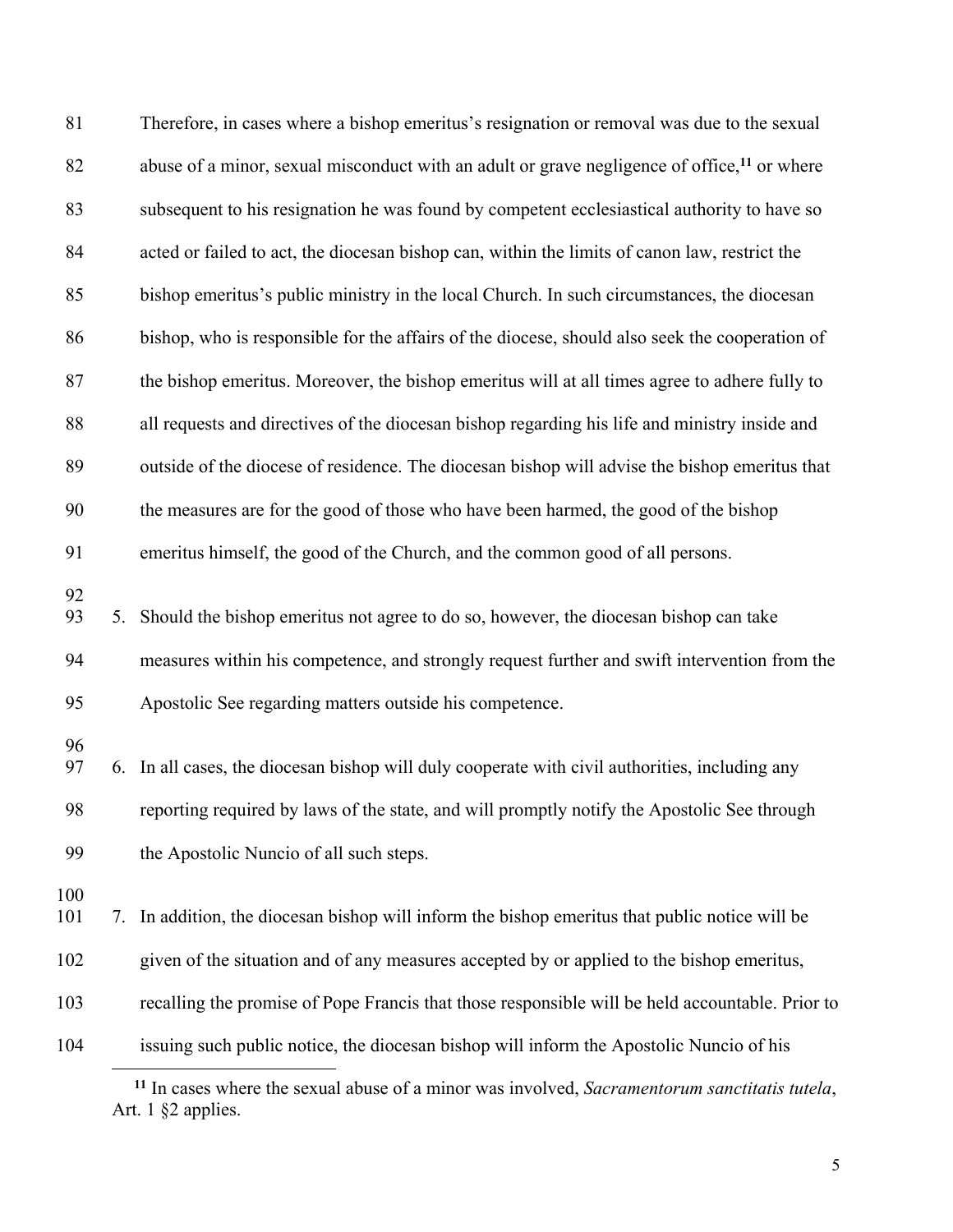| 105        | communications with the bishop emeritus, and will confer with the Apostolic Nuncio on the                   |  |
|------------|-------------------------------------------------------------------------------------------------------------|--|
| 106        | measures to be imposed. They may include a statement to the effect that the bishop emeritus                 |  |
| 107        | does not represent the diocese in any fashion or act on its behalf, and he is not to make public            |  |
| 108        | statements about alleged offenses, since these could result in further harm to victims or be                |  |
| 109        | detrimental to the faithful. The diocesan bishop is likewise to inform his brother bishops of               |  |
| 110        | the matter through the President of the USCCB.                                                              |  |
| 111<br>112 | 8. Although a bishop emeritus possesses the canonical right to preach the Word of God                       |  |
| 113        | everywhere, a diocesan bishop can expressly forbid it in particular cases within his diocese. <sup>12</sup> |  |
| 114        | The diocesan bishop concerned can also request that the competent Dicastery of the                          |  |
| 115        | Apostolic See extend this prohibition more broadly or deny the exercise of the right entirely.              |  |
| 116<br>117 | 9. The bishop emeritus also possesses the canonical right to administer the sacraments in accord            |  |
| 118        | with the provisions of universal law. However, a diocesan bishop can prohibit the bishop                    |  |
| 119        | emeritus from conferring the sacrament of confirmation within the diocese by stating                        |  |
| 120        | expressly that he has no permission to do so. <sup>13</sup>                                                 |  |
| 121<br>122 | The bishop emeritus possesses by law the faculty of hearing the confessions of the faithful                 |  |
| 123        | anywhere in the world. Nevertheless, a diocesan bishop can deny this even to a bishop                       |  |
| 124        | emeritus in a particular case. <sup>14</sup> He can also request that the Apostolic See extend this         |  |
| 125        | restriction more broadly.                                                                                   |  |
|            |                                                                                                             |  |

126

<sup>&</sup>lt;sup>12</sup> CIC, can. 763.

<sup>13</sup> See CIC, can. 886 §2.

<sup>&</sup>lt;sup>14</sup> CIC, can. 967 §1, with due regard for the provision of CIC, can. 976.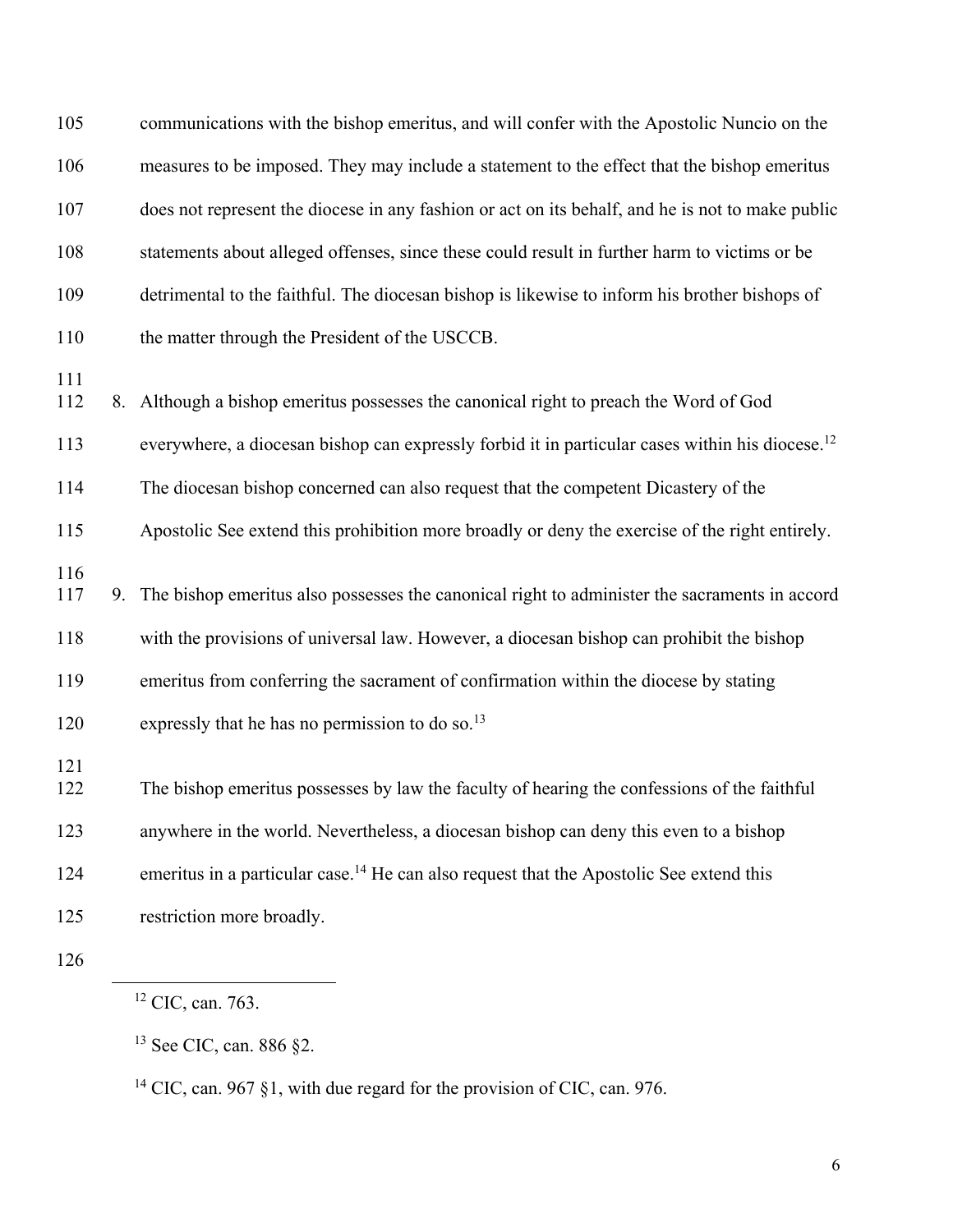The bishop emeritus can be denied the delegation necessary to witness marriages.<sup>15</sup>

128

129 10. As the case may warrant, and within the limits of canon law, the diocesan bishop can request 130 of the bishop emeritus, in writing, that he refrain from the public celebration of other 131 sacraments or rites of the Church and, should the bishop emeritus refuse, the diocesan bishop 132 can seek the intervention of the Apostolic See.

133

134 11. The bishop emeritus possesses certain canonical rights in relation to the particular Church. 135 These, too, should always be exercised or fulfilled in the spirit of the fraternal bond that 136 unites the diocesan bishop and the bishop emeritus in service to the Church and the faithful.

137 This again includes adherence on the part of the bishop emeritus to the requests or directives 138 of the diocesan bishop.

139

140 a) "The Bishop Emeritus, if he so desires, may continue to live within the boundaries of 141 the diocese which he served. If he has not made his own arrangements, the diocese nust provide him with suitable accommodation."<sup>16</sup> However, the diocesan bishop can 143 provide specific accommodations in light of local circumstances and the situation of 144 the bishop emeritus. Moreover, should the pastoral good of the diocese or the bishop 145 emeritus himself demand it, the diocesan bishop can request that the Apostolic See 146 **provide that the bishop emeritus reside outside of the diocese.**<sup>17</sup>

 15 See CIC, can. 1108 §1.

<sup>16</sup> *Directory for the Pastoral Ministry of Bishops*, no. 228 a). See also CIC, can. 402 §1. 17 CIC, can. 402 §1.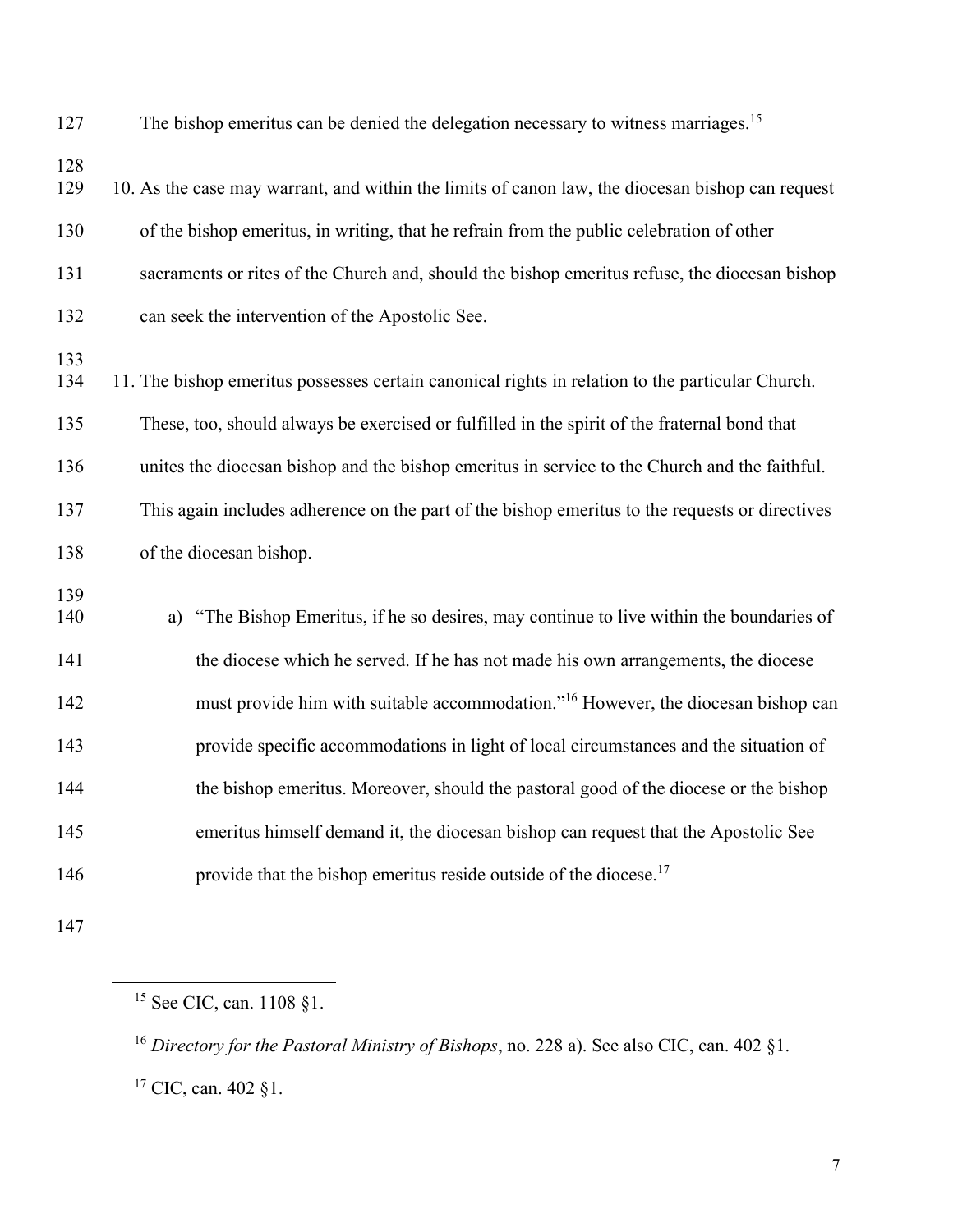| 148        |               | b) The diocesan bishop should advise the bishop emeritus regarding his sustenance and                     |
|------------|---------------|-----------------------------------------------------------------------------------------------------------|
| 149        |               | retirement benefits. "The Bishop Emeritus has the right to receive sustenance from                        |
| 150        |               | the diocese in which he served." <sup>18</sup> The USCCB has issued Guidelines for the                    |
| 151        |               | Provision of Sustenance to Bishops Emeriti. This text is not normative. It is meant to                    |
| 152        |               | be a resource for the diocesan bishop in determining suitable sustenance in light of                      |
| 153        |               | the particular circumstances of the diocese and the bishop emeritus. Thus, the                            |
| 154        |               | diocesan bishop can adjust the benefits given to a bishop emeritus. For instance, the                     |
| 155        |               | diocesan bishop can decide that no funding for travel or secretarial assistance is to be                  |
| 156        |               | provided.                                                                                                 |
| 157        |               |                                                                                                           |
| 158        | $\mathbf{c})$ | "The Bishop Emeritus has the right to be buried in his own cathedral church or, if he                     |
| 159        |               | is a religious, in a cemetery belonging to his institute." <sup>19</sup> However, the diocesan            |
| 160        |               | bishop will prudently decide based on local circumstances where the bishop emeritus                       |
| 161        |               | will be buried.                                                                                           |
| 162<br>163 |               | 12. Regarding the participation of the bishop emeritus in this Episcopal Conference,                      |
| 164        |               | although the USCCB Statutes do not categorize bishops emeriti as members of the Conference, <sup>20</sup> |
|            |               |                                                                                                           |

- 165 they "are encouraged and invited to attend all sessions of the Plenary Assembly and to make
	- <sup>18</sup> *Directory for the Pastoral Ministry of Bishops*, no. 228 b). See also CIC, can. 402 §2.

<sup>19</sup> *Directory for the Pastoral Ministry of Bishops*, no. 228 d). See also CIC, can. 1242.

<sup>20</sup> The USCCB Statutes, in Article II, a) are clear on the membership of the conference. Article II, a) contains an exhaustive list of these members:

> 1) Bishops of the Latin and Eastern Catholic Churches who are diocesan and eparchial bishops, coadjutors, or auxiliaries in the service of the particular Churches in the United States or the U.S. Virgin Islands and who belong to no other episcopal conference (c. 450 §1; AS [*Apostolos Suos*] 17);